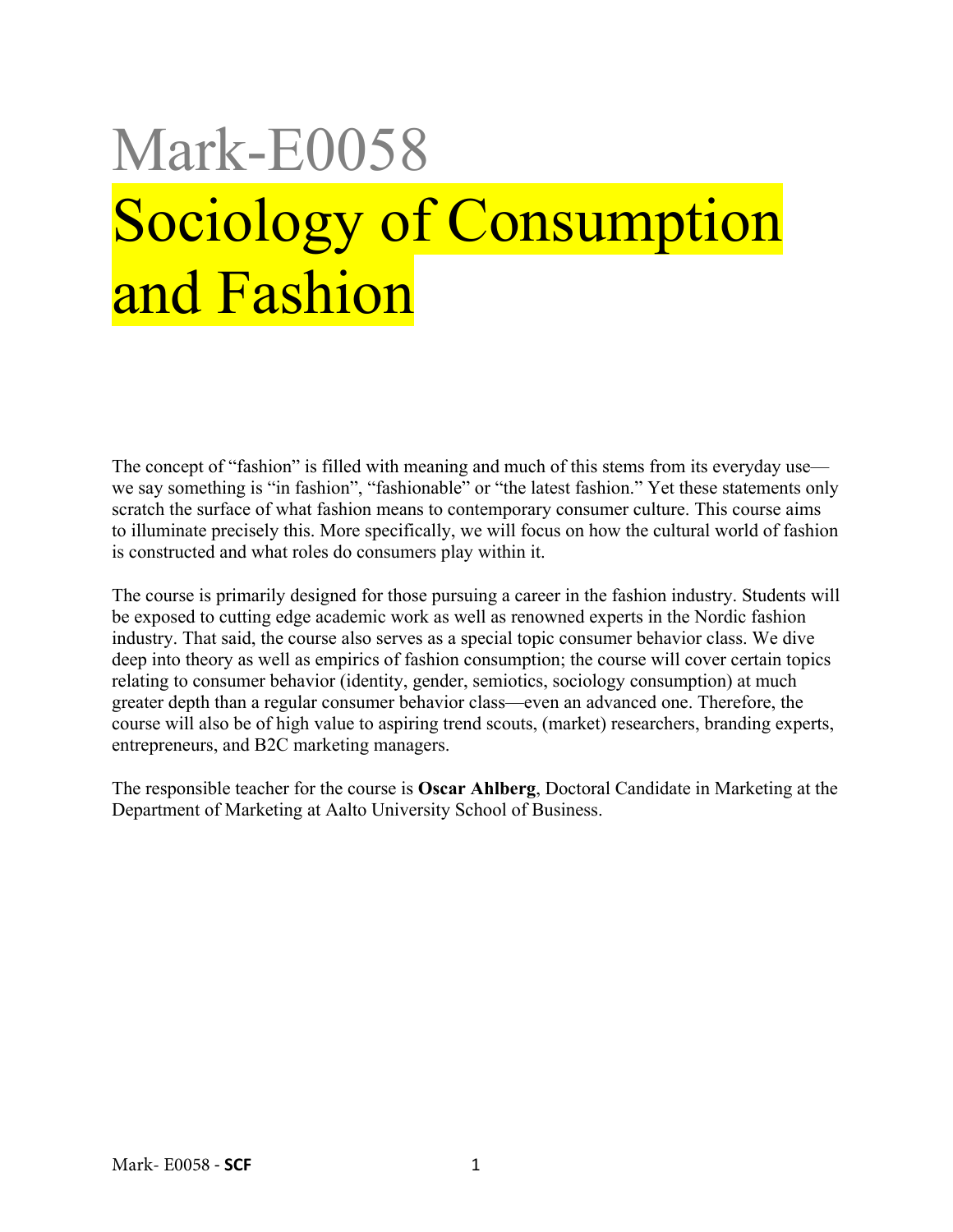# 1. LEARNING OUTCOMES

Students will gain

- 1. … the ability to analyze different fields of fashion and map out their constituting elements as well as their relations
- 2. …valuable insights on consumers' preferences, projects, and desires relating to fashion
- 3. …analytical abilities to explain what consumers "do" in the world of fashion
- 4. …skills for developing consumer brand strategies, both in fashion and beyond
- 5. … new perspectives on the culture and production of fashion

# 2. ASSESSMENT

The course is evaluated on the grading scale (0-5).

| Breakdown of the final grade |                            | $(100\%)$ : |
|------------------------------|----------------------------|-------------|
|                              | Two individual assignments | $(40\%)$    |
| $\sim$                       | Activity points            | $(20\%)$    |

- Group work (essay and presentation) (40%)

Passing the course requires obtaining at least 50%, completing all assignments and attendance of the mandatory guest lectures.

# 3. ASSIGNMENTS AND READINGS

A collection of articles and book excerpts comprise the reading material for the course. The below list is preliminary. The full list of articles detailing which texts correspond to each course theme will be available and updated in MyCourses. All assignment instructions will be available in MyCourses when the course starts.

Reading the articles for each class is considered mandatory. Admissions or evidence of sub-par preparation will lead to penalties in course grades. We expect you to familiarize yourself with the articles and apply the relevant theories in your group and individual assignments.

# 3. COURSE WORKLOAD

Here is a breakdown the expected breakdown of the course workload:

| 22h | Lectures                                            |  |
|-----|-----------------------------------------------------|--|
| 90h | Individual assignments and preparation for lectures |  |
| 48h | Group work $+$ presentation preparation             |  |
|     |                                                     |  |

**160h TOTAL 6 ECTS**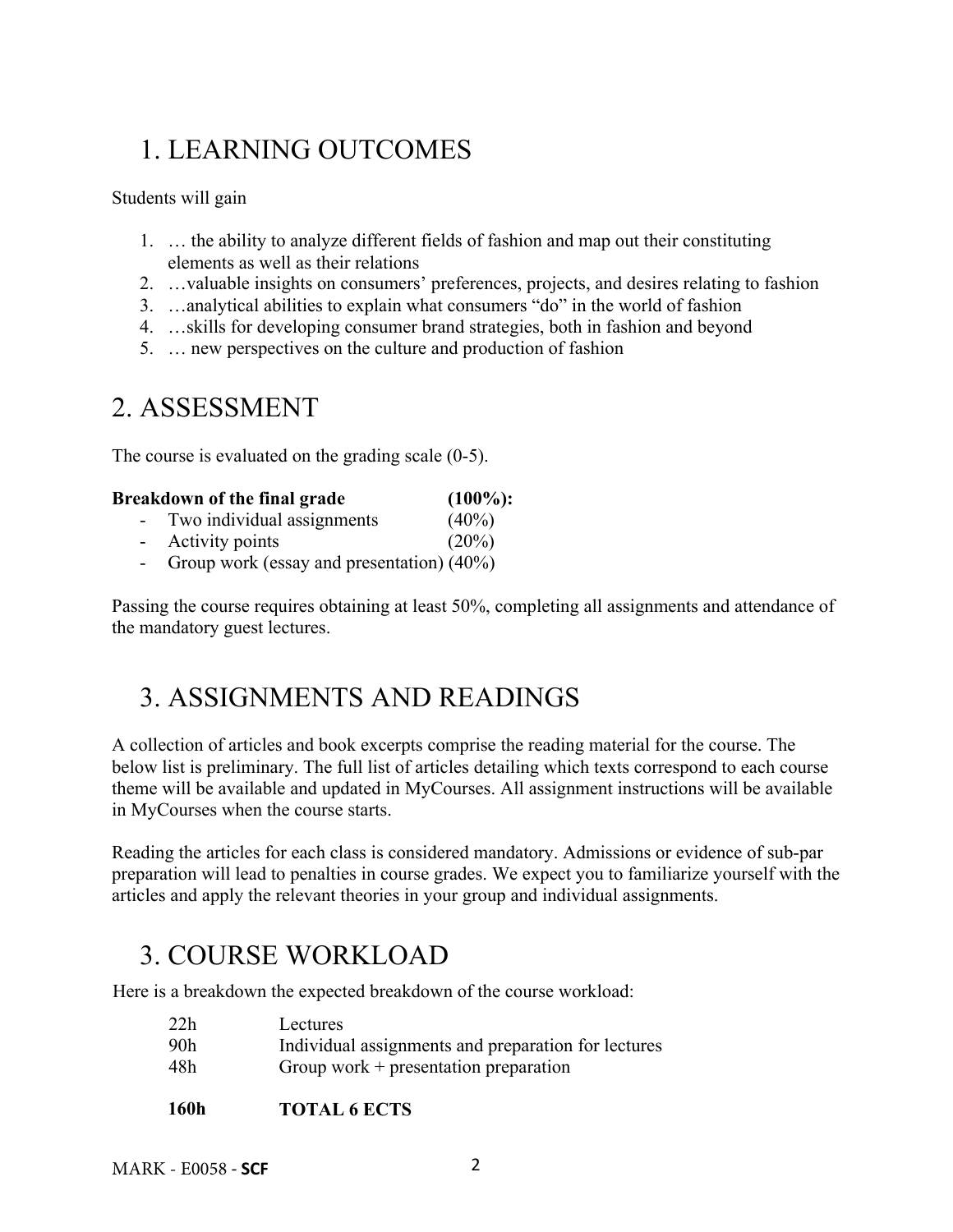# 4. CURRENT SCHEDULE AND READINGS

## **Monday 10 January**

**Course Introduction and Fashion in Consumer Culture**  *Oscar Ahlberg*

# **Wednesday 12 January Fashion in Consumer Culture**

*Oscar Ahlberg*

#### *Class readings:*

Tokatli, N. (2018). "Fashion, functionality, and the contemporary consumer", *Journal of Consumer Culture*, 1469540518773814.

Belk, R. (2019). "On Standing Out and Fitting In", *Journal of Global Fashion Marketing, 10*(3): 219-227.

#### *Recommended:*

Miller, D. (2004). "The little black dress is the solution. But what's the problem?" *Berg*.

Östberg, J. (2011). "Style", In D. Southerton (Ed.), *The encyclopedia for consumer culture* Thousand Oaks, CA: Sage

McCracken, G. (2009). "Culture Fast and Slow", in *Chief Culture Officer*.

Gronow, J. (1993). "Taste and fashion: the social function of fashion and style", Acta Sociologica, 36(2), 89-100.

## **Monday 17 January**

#### **The Fashion System and Semiotics in Fashion**  *Oscar Ahlberg*

*Class readings:*  Barthes, R. (2013). "On the Fashion System", in *The Language of Fashion*. Bloomsbury.

McCracken, G.D. & Roth, V.J. (1989). "Does clothing have a code? Empirical findings and theoretical implications in the study of clothing as a means of communication", *International Journal of Research in Marketing*, *6*(1), 13-33.

*Recommended:* 

Barthes, R. (2013). "Fashion and the Social Sciences" in *The Language of Fashion*. Bloomsbury.

Barthes, R. (1977). *Elements of semiology*. Palgrave Macmillan, Cham.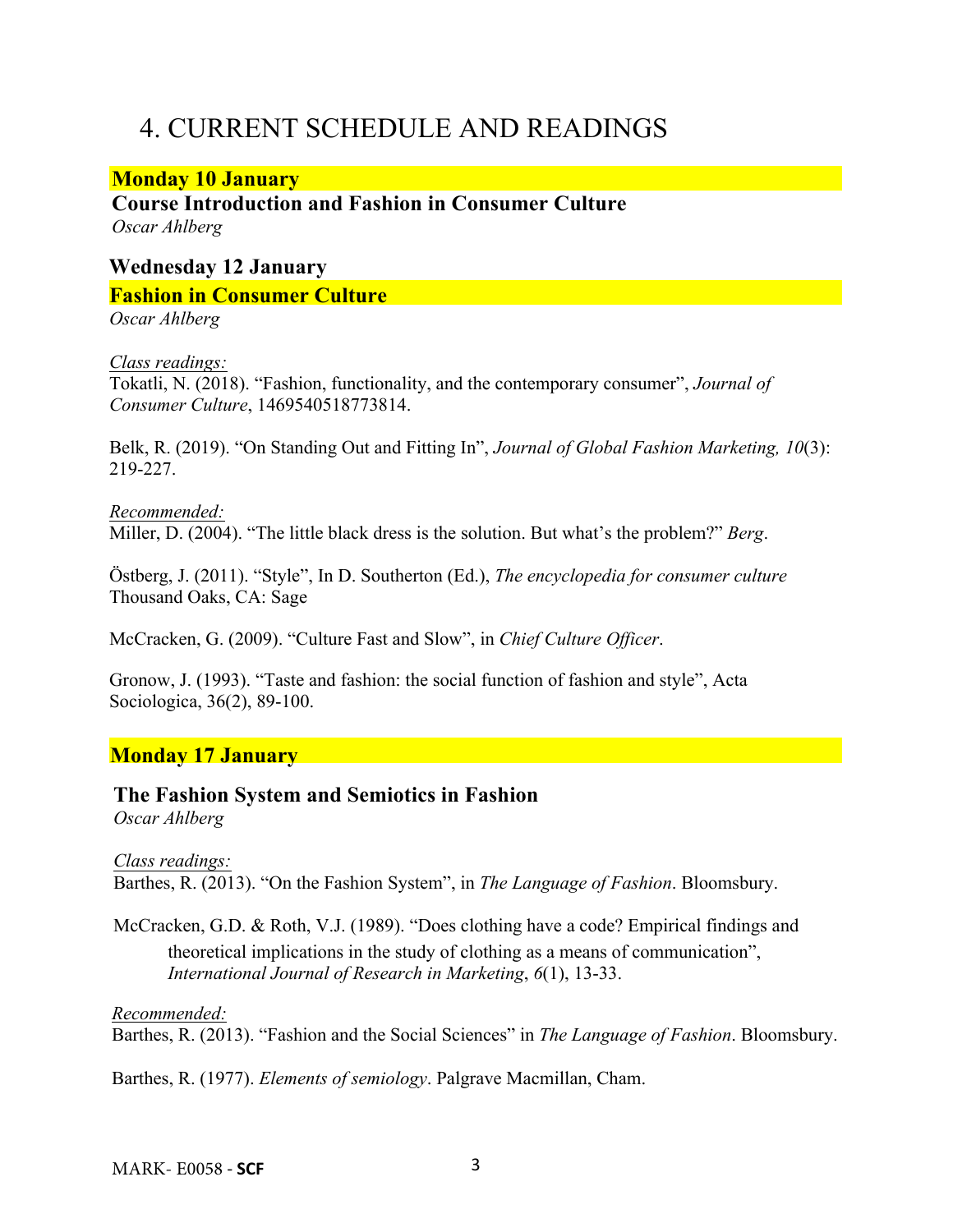Berger, A.A. (2016). "Signs: Fashion", in *Applied Discourse Analysis* (pp. 51-60). Palgrave Macmillan, Cham.

#### **Wednesday 19 January**

**Fashion in Consumer Culture: Sociological Perspectives, Body and Gender**  *Guest lecture – Petra Paasonen, Doctoral candidate (mandatory attendance)*

*Class readings:* 

Entwistle, J. (2000). Fashion and the fleshy body: Dress as embodied practice. *Fashion Theory*, 4 (3), 323-347.

Zanette, M. C., & Scaraboto, D. (2019). From the corset to Spanx: shapewear as a marketplace icon. *Consumption Markets & Culture*, 22 (2), 183-199.

#### *Recommended:*

Gurrieri, L. & Drenten, J. (2019). The feminist politics of choice: lipstick as a marketplace icon. *Consumption, Markets & Culture,* 24(3), 225-240.

Jantzen, C., Østergaard, P., & Sucena Vieira, C.M. (2006). Becoming a ´woman to the backbone´ - Lingerie consumption and the experience of feminine identity. *Journal of Consumer Culture*, 6 (2), 177-202.

Parmentier, M-A. (2016). High heels. *Consumption, Markets & Culture*, 19 (6), 511-519.

Twigg, J. (2007). Clothing, age and the body: A critical review. *Ageing and Society*, 27(2),  $285 - 305$ .

Zanette, M. C., & Pereira Zamith Brito, E. (2019). Fashionable subjects and complicity resistance: Power, subjectification, and bounded resistance in the context of plus-size consumers. *Consumption Markets & Culture*, 22(4), 363-382.

#### **Monday 24 January Authenticity and Fashion**

**Guestlecture– Dr. Joel Hietanen, Uni of Helsinki and Dr. Antti Sihvonen, Uni of Jyväskylä. (**mandatory attendance)

*Class reading:*

Hietanen, J., Murray, J. B., Sihvonen, A., & Tikkanen, H. (2020). Seduced by "fakes": Producing the excessive interplay of authentic/counterfeit from a Baudrillardian perspective*. Marketing Theory, 20(1), 23–43.*

Forthcoming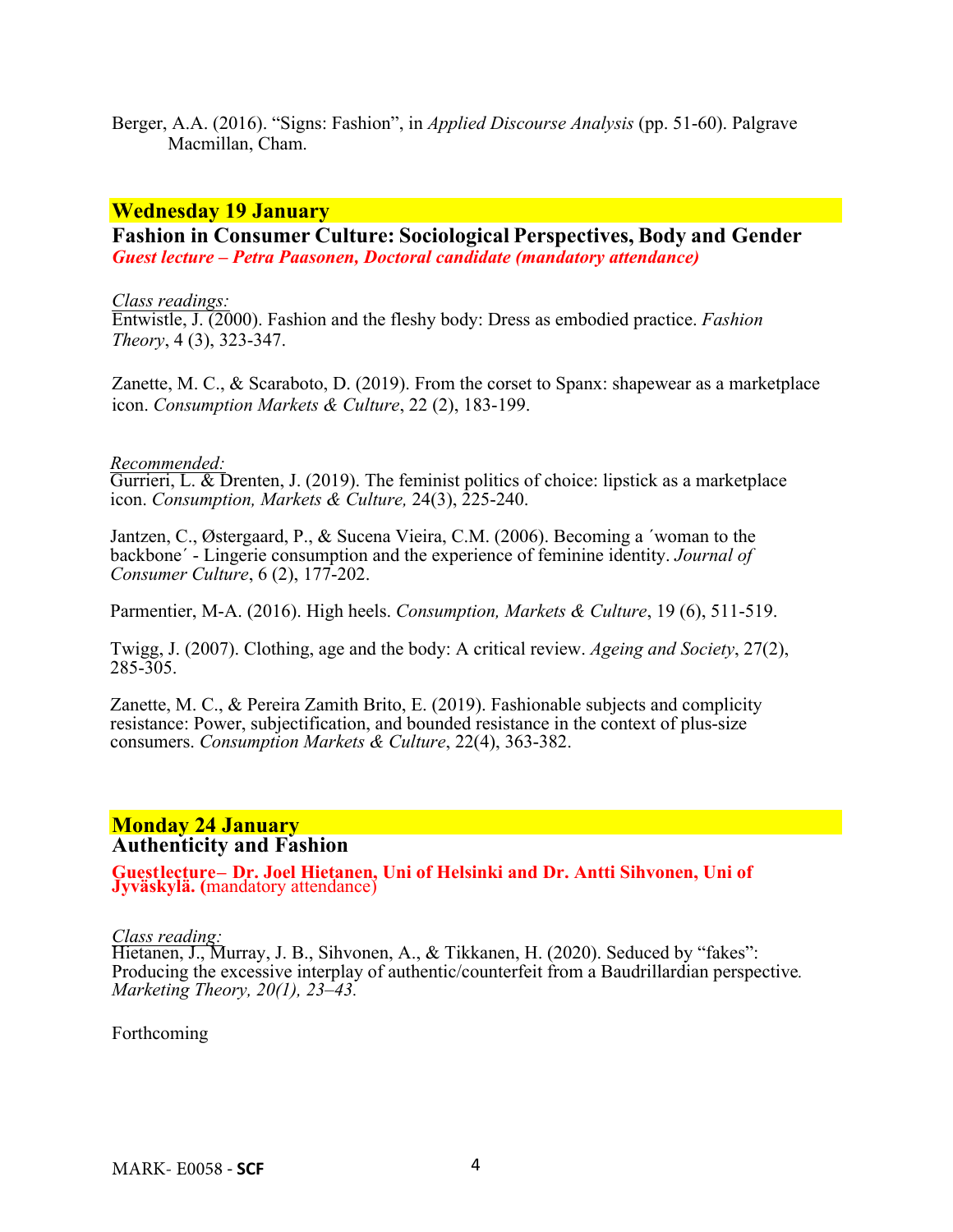## **Wednesday 26 January**

**Buying, Using & Disposing of Fashion**  *Guest lecture – Dr. Linda Turunen, Aalto (mandatory attendance)* 

#### *Class readings:*

*Cwerner, S.B. (2001). "Clothes at Rest: Elements for a Sociology of the Wardrobe", Fashion Theory, 5(1), 79-92.*

Turunen, L.L.M., Cervellon, M. C., & Carey, L. D. (2020). "Selling second-hand luxury: Empowerment and enactment of social roles", *Journal of Business Research*, 116, 474-481.

#### *Recommended:*

Bardhi, F. & Eckhardt, G.M. (2017). "Liquid consumption", *Journal of Consumer Research*, *44*(3), 582-597.

Bye, E. & McKinney, E. (2007). "Sizing up the wardrobe—Why we keep clothes that do not fit", *Fashion Theory*, *11*(4), 483-498.

Gregson, N., & Beale, V. (2004). "Wardrobe matter: the sorting, displacement and circulation of women's clothing", Geoforum, 35(6), 689-700.

Turunen, L. L. M., Leipämaa-Leskinen, H., & Sihvonen, J. (2018). Restructuring secondhand fashion from the consumption perspective. In Vintage luxury fashion (pp. 11-27). Palgrave Macmillan, Cham.

## **Monday 31 January**

## **Consumers as Groups: Demographics, Subcultures, and Consumption Communities in Fashion**

*Oscar Ahlberg*

*Class readings:* 

- Schouten, J.W. & McAlexander, J.H. (1995). "Subcultures of consumption: An ethnography of the new bikers", *Journal of Consumer Research*, *22*(1), 43-61.
- Scaraboto, D. & E. Fischer (2013). "Frustrated Fatshionistas: An Institutional Theory Perspective on Consumer Quests for Greater Choice in Mainstream Markets", *Journal of Consumer Research*, *39*(6), 1234–57.

#### *Recommended:*

- Rinallo, D. (2007). "Metro/fashion/tribes of men: Negotiating the boundaries of men's legitimate consumption", *Consumer tribes*, 76-92.
- Rahman, O., Wing-Sun, L. & Cheung, B.H.M. (2012). "'Cosplay': Imaginative self and performing identity". *Fashion Theory*, *16*(3), 317-341.
- Sandikci, O. & G. Ger (2010). "Veiling in Style: How Does a Stigmatized Practice Become Fashionable?", *Journal of Consumer Research*, *37*(1), 15–36.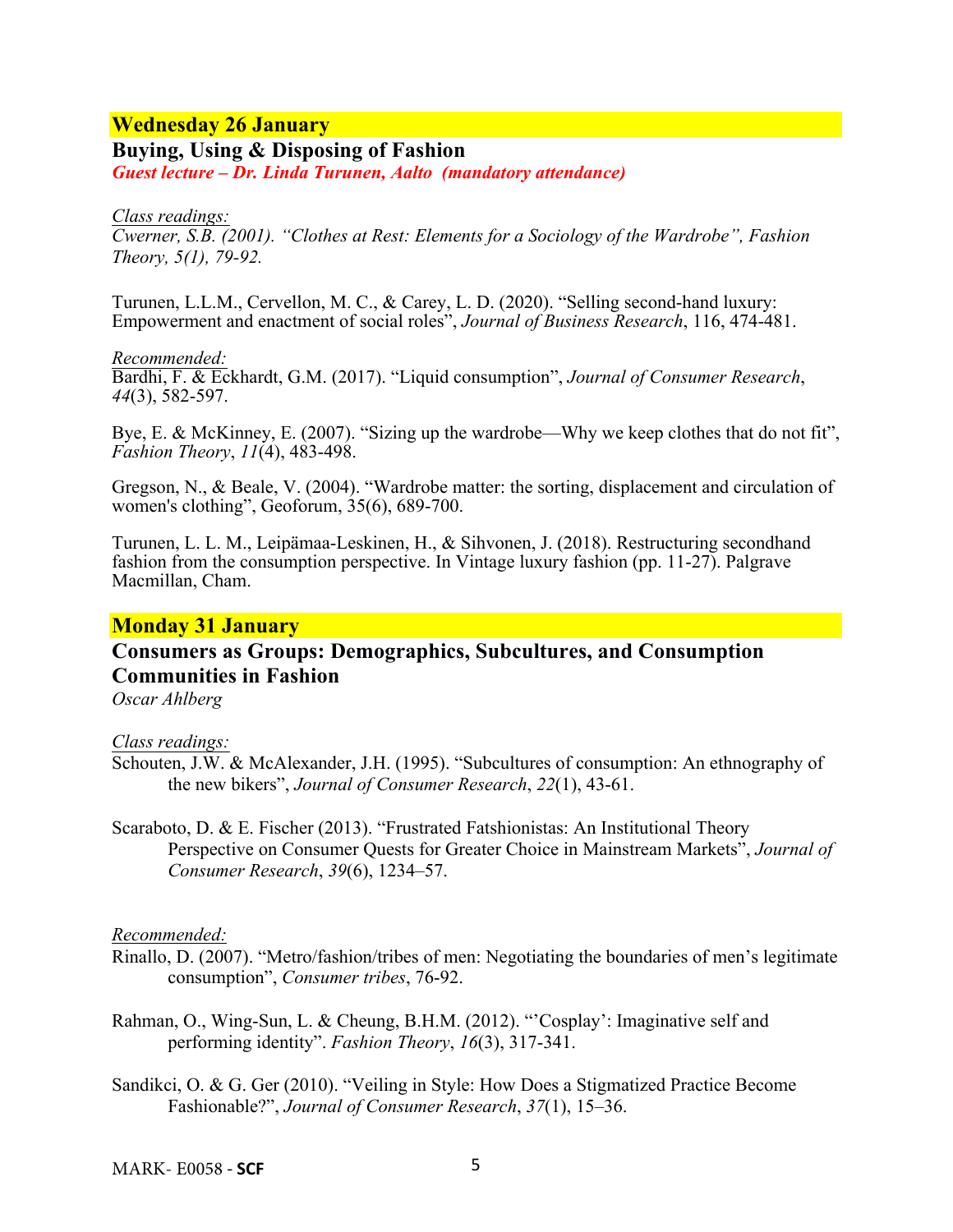Seregina, A. & H. Weijo (2017). "Play at Any Cost: How Cosplayers Produce and Sustain Their Ludic Communal Consumption Experiences," *Journal of Consumer Research*, 44 (1), 139–59.

## **Wednesday 2 February**

#### **Changing Spaces in Fashion**

*Oscar Ahlberg*

#### *Class readings:*

- Crewe, L. (2016). "Placing fashion: Art, space, display and the building of luxury fashion markets through retail design", *Progress in Human Geography*, *40*(4), 511-529.
- Entwistle, J., & Rocamora, A. (2006). The field of fashion materialized: a study of London Fashion Week. *Sociology*, *40*(4), 735-751.

#### *Recommended:*

Kawamura, Y. (2006). "Japanese teens as producers of street fashion", *Current Sociology*, *54*(5), 784-801.

#### **Monday 7 February**

## **Fashion in a Digital Consumer Culture**

*Oscar Ahlberg*

#### *Class readings:*

- Cotter, K. (2019). "Playing the visibility game: How digital influencers and algorithms negotiate influence on Instagram", *New Media & Society*, *21*(4), 895-913.
- McQuarrie, E.F., Miller, J. & Phillips, B.J. (2012). "The megaphone effect: Taste and audience in fashion blogging", *Journal of Consumer Research, 40*(1), 136-158.

#### *Recommended:*

Deleuze, G. (2017)*. Postscript on the Societies of Control (pp. 35-39). Routledge.*

- Dolbec, P.Y. & Fischer, E. (2015). "Refashioning a field? Connected consumers and institutional dynamics in markets", *Journal of Consumer Research*, *41*(6), 1447-1468.
- Dolbec, P.Y. & Maciel, A. (2018). "In or Out? How Consumer Performances Lead to the Emergence of New Tastes", In *Taste, Consumption, and Markets*, Routledge.

Kretz, G. & de Valck, K. (2013). "Fashion blogging," in *The Routledge Companion to Digital Consumption (pp. 80-89). Routledge.*